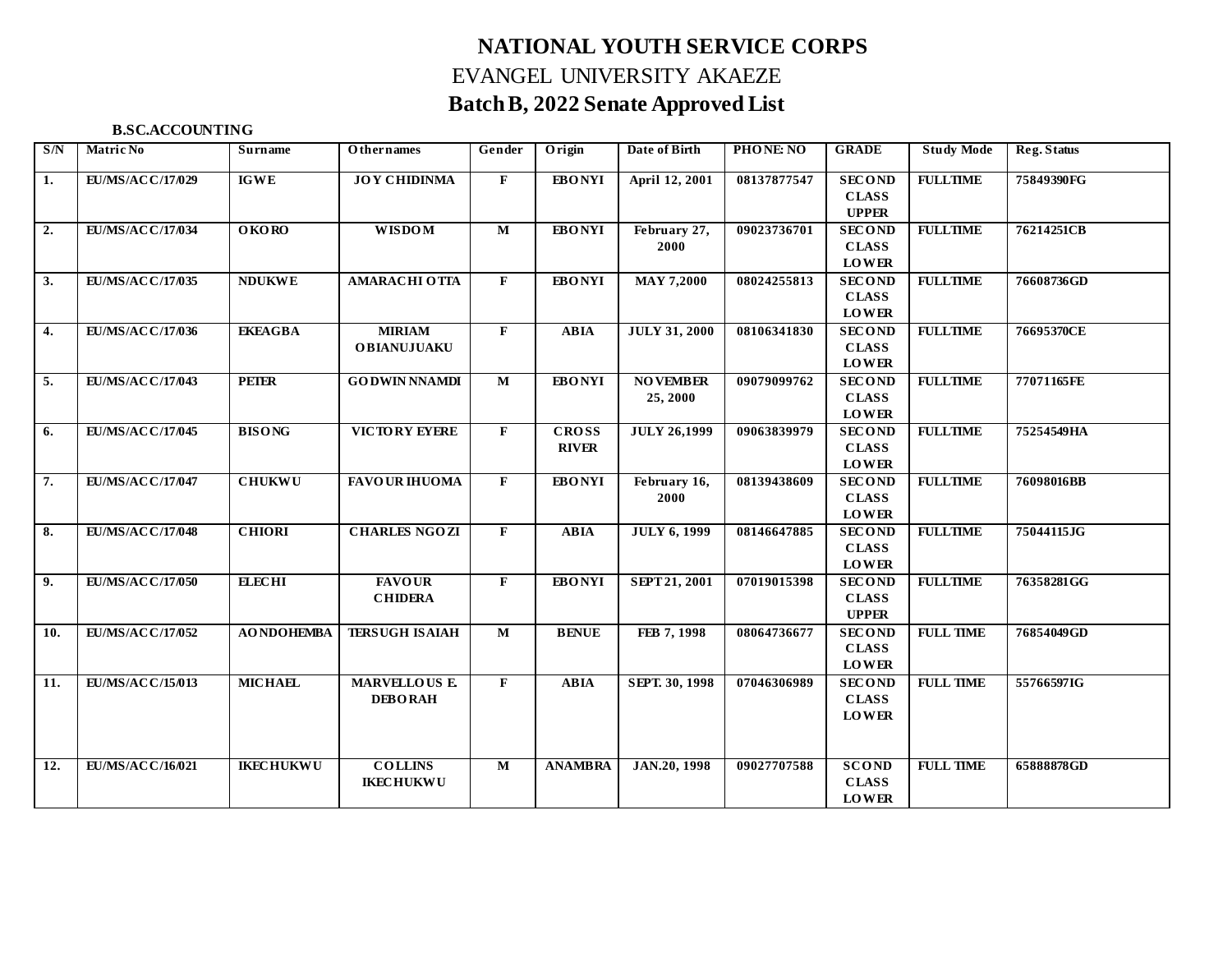# **BANKING AND FINANCE**

| S/N | <b>Matric No</b>        | Surname        | <b>Othernames</b>    | Gender | Origin | Date of Birth         | <b>PHONE</b> | Class         | <b>Study Mode</b> | Reg. Status |
|-----|-------------------------|----------------|----------------------|--------|--------|-----------------------|--------------|---------------|-------------------|-------------|
|     |                         |                |                      |        |        |                       |              |               |                   |             |
|     | <b>EU/MS/BNF/17/009</b> | <b>OLUWOLE</b> | <b>PRAISEAYODEJI</b> |        | 0YO    | DEC. 17, 2000         | 09042109653  | <b>SECOND</b> | <b>FULLTIME</b>   | 75425451AJ  |
|     |                         |                |                      |        |        |                       |              | <b>CLASS</b>  |                   |             |
|     |                         |                |                      |        |        |                       |              | <b>LOWER</b>  |                   |             |
|     | <b>EU/MS/BNF/18/013</b> | <b>COKEY</b>   | <b>PEACE</b>         |        | ABIA   | <b>APRIL 28, 1997</b> | 09098066638  | <b>SECOND</b> | FULLTIME          | 89109102DI  |
|     |                         |                | <b>CHIAMAKA</b>      |        |        |                       |              | <b>CLASS</b>  |                   |             |
|     |                         |                |                      |        |        |                       |              | <b>UPPER</b>  |                   |             |

# **BUSINESS MANAGEMENT**

| S/N            | <b>Matric No</b>        | Surname          | <b>Othernames</b>                 | Gender                  | Origin           | Date of Birth                  | <b>PHONE</b> | <b>Class</b>                                  | <b>Study Mode</b> | Reg. Status |
|----------------|-------------------------|------------------|-----------------------------------|-------------------------|------------------|--------------------------------|--------------|-----------------------------------------------|-------------------|-------------|
| -1             | EU/MS/BMT/17/030        | <b>O YERINDE</b> | <b>VICTOR SEGUN</b>               | $\mathbf{M}$            | <b>OSUN</b>      | $5TH$ OCT1995                  | 09033344996  | <b>SECOND</b><br><b>CLASS</b><br><b>LOWER</b> | <b>FULLTIME</b>   | 76313320CC  |
| <sup>2</sup>   | <b>EU/MS/BMT/17/031</b> | <b>EFFIONG</b>   | <b>BRIGHTFELIX</b>                | F                       | <b>AKWA IBOM</b> | $29$ <sup>TH</sup> DEC<br>1999 | 08167028953  | <b>SECOND</b><br><b>CLASS</b><br><b>UPPER</b> | <b>FULLTIME</b>   | 75698258HE  |
| $\mathbf{3}$   | EU/MS/BMT/17/034        | <b>JULIUS</b>    | <b>FAVOUR CHISOM</b>              | M                       | <b>IMO</b>       | 22 <sup>nd</sup> NOV<br>.1999  | 07036461570  | <b>SECOND</b><br><b>CLASS</b><br><b>LOWER</b> | <b>FULLTIME</b>   | 76368775BC  |
| $\overline{4}$ | <b>EU/MS/BMT/17/035</b> | <b>ONDA</b>      | <b>ANDREW</b><br><b>EDUGBEKE</b>  | $\mathbf{M}$            | <b>BENUE</b>     | $23^{RD}AGU$<br>1997           | 08164008217  | <b>SECOND</b><br><b>CLASS</b><br><b>UPER</b>  | <b>FULL TIME</b>  | 76056641HD  |
| 5              | <b>EU/MS/BMT/17/028</b> | <b>UGUZOR</b>    | <b>SAMUEL</b><br><b>IHEANACHO</b> | $\overline{\mathbf{M}}$ | <b>RIVERS</b>    | $29^{\text{TH}}$ OCT<br>1996   | 09060682594  | <b>SECOND</b><br><b>CLASS</b><br><b>UPER</b>  | <b>FULL TIME</b>  | 76040077AE  |
| 6              | <b>EU/MS/BMT/15/003</b> | <b>CHUKWUEDO</b> | <b>SAMUEL</b><br><b>ONYEKACHI</b> | $\mathbf{M}$            | <b>DELTA</b>     | 7 <sup>TH</sup> NO V 1998      | 08167251443  | <b>THIRD</b><br><b>CLASS</b>                  | <b>FULL TIME</b>  | 56259928DG  |
| 7              | <b>EU/MS/BMT/16/015</b> | <b>UWAKWE</b>    | <b>JEREMIAH</b><br><b>MICHAEL</b> | M                       | <b>ABIA</b>      | $7TH$ MAY,<br>1999             | 09036475404  | <b>SECOND</b><br><b>CLASS</b><br><b>LOWER</b> | <b>FULL TIME</b>  | 65271010JE  |
| 8              | <b>EU/MS/BMT/15/001</b> | <b>UMEH</b>      | <b>EMMANUEL</b><br><b>CHINEDU</b> | M                       | <b>ABIA</b>      | 12 <sup>TH</sup> NOV,<br>1995  | 08168014824  | <b>THIRD</b><br><b>CLASS</b>                  | <b>FULL TIME</b>  | 55735980HI  |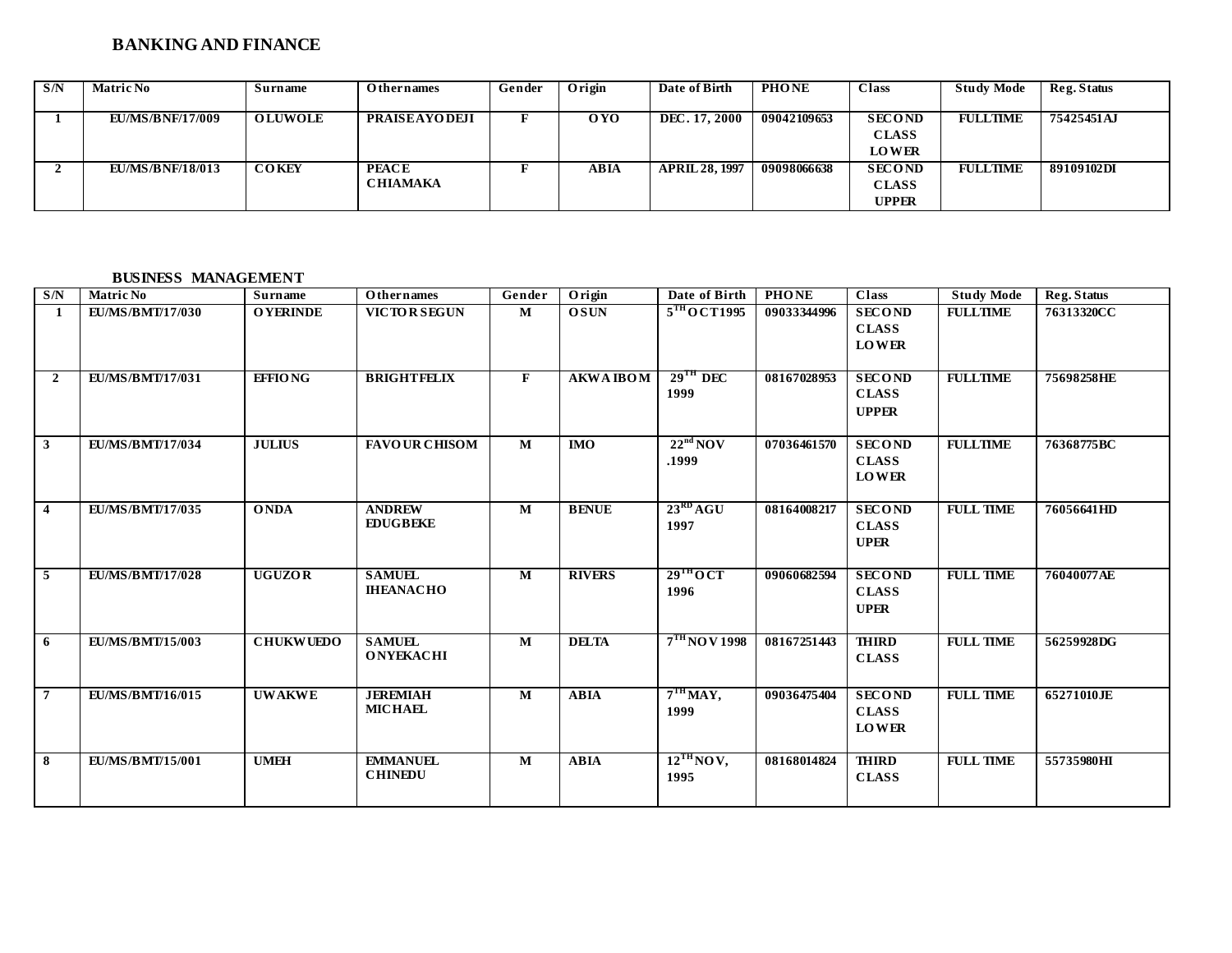# **MARKETING**

| S/N            | <b>Matric No</b>        | Surname          | <b>Othernames</b>                       | Gender | Origin      | Date of Birth                     | <b>PHONE</b> | <b>Class</b>                                   | <b>Study Mode</b> | Reg. Status |
|----------------|-------------------------|------------------|-----------------------------------------|--------|-------------|-----------------------------------|--------------|------------------------------------------------|-------------------|-------------|
| -1             | <b>EU/MS/MKT/17/012</b> | <b>MPAMA</b>     | <b>ONYEKACHI</b><br><b>AGUSTINE</b>     | M      | ABIA        | 31 <sup>ST</sup> OCT<br>1996      | 08135490025  | <b>SECOND</b><br><b>CLASS</b><br><b>LOWER</b>  | <b>FULLTIME</b>   | 76621150GJ  |
| $\overline{2}$ | <b>EU/MS/MKT/17/013</b> | <b>OKONKWO</b>   | <b>DIVINE FAVOUR</b><br><b>CHINYERE</b> | F      | <b>ABIA</b> | $24$ <sup>TH</sup> APRIL,<br>1995 | 09067621502  | <b>SECOND</b><br><b>CLASS</b><br><b>LOWER</b>  | <b>FULL TIME</b>  | 76797245EG  |
| 3              | <b>EU/MS/MKT/17/011</b> | <b>O GUBUIKE</b> | <b>JOSHUA</b><br><b>CHUKWUEMEKA</b>     | M      | <b>ABIA</b> | $2^{ND}$ SEPT<br>1996             | 08134874391  | <b>SENCOND</b><br><b>CLASS</b><br><b>UPPER</b> | <b>FULL TIME</b>  | 76621729HI  |

# **MICROBIOLOGY**

| S/N                     | <b>Matric No</b>          | <b>Surname</b>     | <b>Othernames</b>                    | Gender       | Origin        | Date of Birth                          | <b>PHONE</b> | Class                                                       | <b>Study Mode</b> | <b>Reg. Status</b> |
|-------------------------|---------------------------|--------------------|--------------------------------------|--------------|---------------|----------------------------------------|--------------|-------------------------------------------------------------|-------------------|--------------------|
| $\mathbf{1}$            | EU/SC/MCB/17/053          | <b>UCHE</b>        | <b>OGOCHUKWU</b><br><b>FAITH</b>     | $\mathbf{F}$ | <b>EBONYI</b> | $28^{\text{TH}}$ DEC,<br>1998          | 08060639264  | <b>SECOND</b><br><b>CLASS</b><br><b>LOWER</b>               | <b>FULLTIME</b>   | 75128282IG         |
| $\overline{2}$          | EU/SC/MCB/17/027          | <b>ODIRICHUKWU</b> | <b>SUCCESS</b><br><b>CHINECHEREM</b> | $\mathbf{F}$ | <b>IMO</b>    | $3^{RD}$ MAY,<br>1997                  | 09031897137  | <b>SECOND</b><br><b>CLASS</b><br><b>UPPER</b>               | <b>FULLTIME</b>   | 75068787JB         |
| $\mathbf{3}$            | EU/SC/MCB/17/041          | AGU                | <b>AMARACHI</b><br><b>BEULAH</b>     | $\mathbf{F}$ | <b>ENUGU</b>  | 9 <sup>TH</sup> OCT,<br>1997           | 08101175734  | <b>SECOND</b><br><b>CLASS</b><br><b>UPPER</b>               | <b>FULLTIME</b>   | 75747786JE         |
| $\overline{\mathbf{4}}$ | EU/S C/MC B/17/029        | <b>JACOB</b>       | <b>IKECHUKWU</b>                     | M            | <b>EBONYI</b> | $31ST$ DEC,<br>1993                    | 07066625624  | <b>SECOND</b><br><b>CLASS</b><br><b>LOWER</b>               | <b>FULLTIME</b>   | 75314619IG         |
| 5                       | EU/SC/MCB/17/045          | AJOM               | <b>ESTHER</b><br><b>INYANGBE</b>     | $\mathbf{F}$ | <b>BENUE</b>  | $6THAPR$ ,<br>1994                     | 07065299497  | $\overline{\text{SEC}}$ OND<br><b>CLASS</b><br><b>UPPER</b> | <b>FULLTIME</b>   | 76392531DJ         |
| 6                       | <b>EU/S C/MC B/17/042</b> | <b>IKDINMA</b>     | <b>SAMUEL PROMISE</b>   M            |              | <b>ABIA</b>   | $18^{TH}$ JULY,<br>2001                | 08039166887  | <b>SECOND</b><br><b>CLASS</b><br><b>UPPER</b>               | <b>FULLTIME</b>   | 76882394JH         |
| $\overline{7}$          | <b>EU/SC/MCB/17/044</b>   | <b>ISREAL</b>      | <b>DAVID</b><br><b>MUNACHIMSO</b>    | M            | <b>ABIA</b>   | $1ST$ MAY,<br>2000                     | 09023740485  | <b>SECOND</b><br><b>CLASS</b><br><b>UPPER</b>               | <b>FULLTIME</b>   | 77084442AJ         |
| 8                       | <b>EU/S C/MC B/17/030</b> | <b>ACHINIKE</b>    | <b>FAVOUR</b><br><b>CHINECHEREM</b>  | $\mathbf{F}$ | <b>IMO</b>    | 3 <sup>RD</sup> <sub>MAP</sub><br>2000 | 08148808327  | <b>SECOND</b><br><b>CLASS</b><br><b>LOWER</b>               | <b>FULLTIME</b>   | 75523961DI         |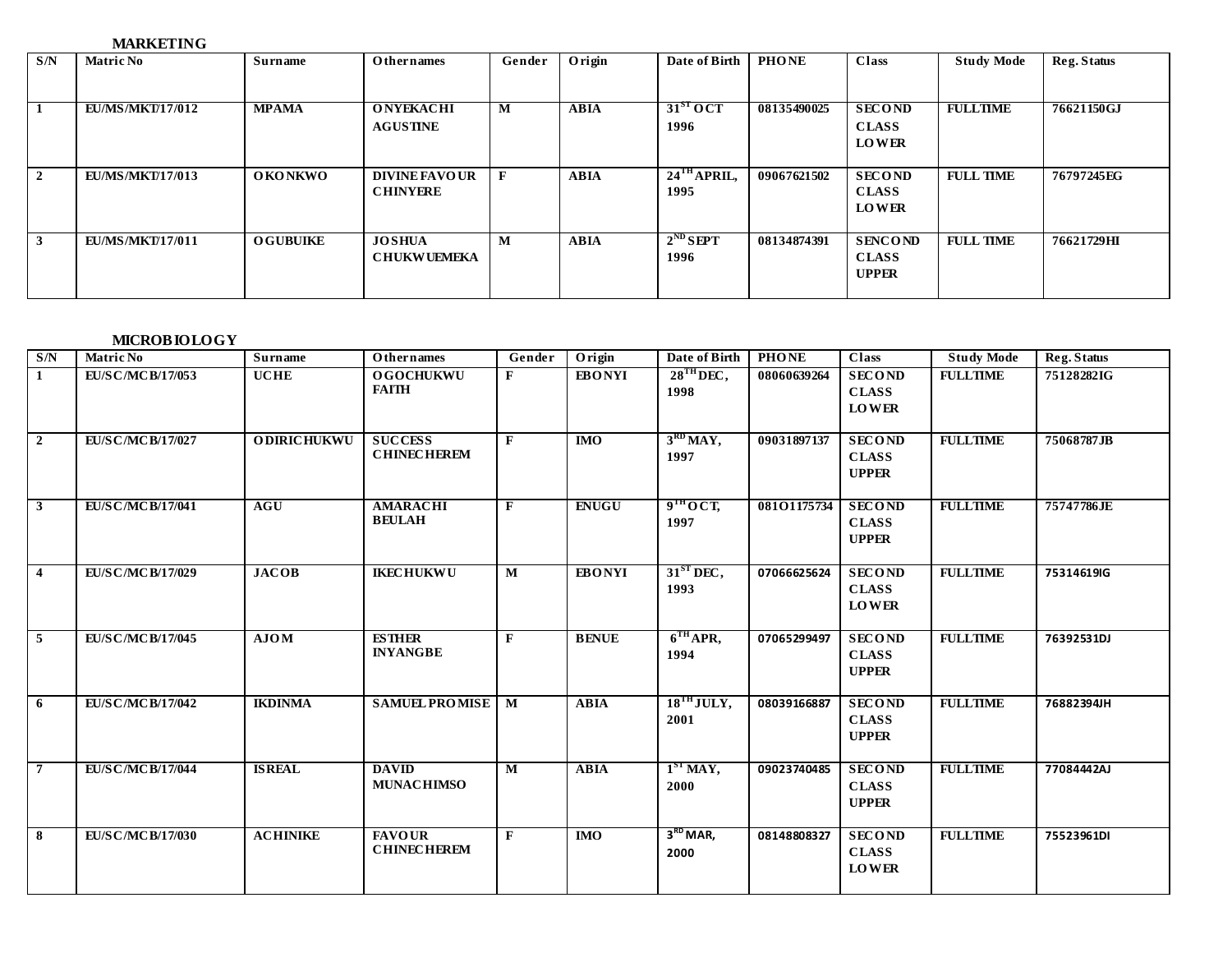|    | <b>EU/S C/MC B/17/048</b> | <b>AMAECHI</b> | <b>EMMANUEL</b><br><b>CHINECHEREM</b> |                | <b>ABIA</b>   | 4 <sup>™</sup> JAN,2000         | 09031206367 | <b>SECOND</b><br><b>CLASS</b><br><b>UPPER</b> | <b>FULLTIME</b>  | 76039706FA |
|----|---------------------------|----------------|---------------------------------------|----------------|---------------|---------------------------------|-------------|-----------------------------------------------|------------------|------------|
| 10 | <b>EU/S C/MC B/16/023</b> | <b>SUNDAY</b>  | <b>CHIBUISI</b><br><b>GODSGIFT</b>    | M              | <b>ABIA</b>   | $5^{\text{th}}$ SEPT, 1995      | 08133886668 | <b>THIRD</b><br><b>CLASS</b>                  | <b>FULL TIME</b> | 66477355DC |
| 11 | <b>EU/S C/MC B/17/019</b> | <b>ANIKE</b>   | <b>JACOB CHINONSO</b>                 | $\blacksquare$ | <b>EBONYI</b> | $29^{\mathrm{m}}$ JUNE,<br>1997 | 07030535023 | <b>SECOND</b><br><b>CLASS</b><br><b>LOWER</b> | <b>FULL TIME</b> | 65743066CJ |

**BIO CHEMISTRY**

| S/N            | <b>Matric No</b>          | <b>Surname</b>   | <b>Othernames</b>                           | Gender       | Origin                       | Date of Birth                         | <b>PHONE</b> | Class                                         | <b>Study Mode</b> | Reg. Status |
|----------------|---------------------------|------------------|---------------------------------------------|--------------|------------------------------|---------------------------------------|--------------|-----------------------------------------------|-------------------|-------------|
| $\mathbf{1}$   | EU/SC/BCH/17/033          | <b>AGUMBAMA</b>  | <b>CYNTHIA</b><br><b>FRIDAY</b>             | F            | <b>IMO</b>                   | $8TH$ DEC,<br>1997                    | 08134083592  | <b>SECOND</b><br><b>CLASS</b><br><b>UPPER</b> | <b>FULLTIME</b>   | 75414710Cl  |
| $\overline{2}$ | EU/SC/BCH/17/034          | <b>EKANEM</b>    | GLORY ENO-<br><b>OBONG</b>                  | $\mathbf{F}$ | <b>AKWA</b><br><b>IBOM</b>   | $12^{\text{TH}}$<br>DEC, 1996         | 09082194535  | <b>SECOND</b><br><b>CLASS</b><br><b>LOWER</b> | <b>FULLTIME</b>   | 75480846IC  |
| $\mathbf{3}$   | EU/SC/BCH/17/035          | <b>NWAOBASI</b>  | <b>ADAKU</b><br><b>NKECHINYERE</b>          | F            | $\overline{M}$               | $20^{\text{TH}}$<br><b>SEPT, 1998</b> | 07039735693  | <b>SECOND</b><br><b>CLASS</b><br><b>LOWER</b> | <b>FULLTIME</b>   | 75493980GC  |
| $\overline{4}$ | <b>EU/S C/B CH/17/044</b> | <b>OKEKE</b>     | <b>UCHECHUKWU</b><br><b>CLEMENTINA</b>      | F            | <b>ANAMBRA</b>               | $7TH$ SEPT,<br>1999                   | 09068686036  | <b>SECOND</b><br><b>CLASS</b><br><b>LOWER</b> | <b>FULL TIME</b>  | 76365288JC  |
| 5              | <b>EU/S C/B CH/17/050</b> | <b>TO CHUKWU</b> | <b>PRECIOUS</b><br><b>CHINAZAEKPER</b><br>E | $\mathbf{F}$ | <b>ABIA</b>                  | $21^{ST}$<br>O CT, 2000               | 08037493361  | <b>SECOND</b><br><b>CLASS</b><br><b>UPPER</b> | <b>FULL TIME</b>  | 76694580GG  |
| 6              | <b>EU/SC/BCH/16/019</b>   | <b>ALI</b>       | <b>EMMANUEL</b><br><b>CHIDERA</b>           | F            | <b>EBONYI</b>                | $28$ <sup>TH</sup> JUNE<br>1995       | 08145508220  | <b>SECOND</b><br><b>CLASS</b><br><b>LOWER</b> | <b>FULL TIME</b>  | 66599187DC  |
| $\overline{7}$ | <b>EU/S C/B CH/17/046</b> | <b>JONATHAN</b>  | <b>FLOURISH</b><br><b>PRAISE</b>            | $\mathbf{F}$ | EDO <sub>1</sub>             | $24$ <sup>TH</sup><br><b>MAR,2002</b> | 08145650121  | <b>SECOND</b><br><b>CLASS</b><br><b>LOWER</b> | <b>FULL TIME</b>  | 76012670GG  |
| 8              | <b>EU/S C/B CH/17/052</b> | <b>CHINWEUBA</b> | MICHAEL TO CHI   M                          |              | <b>ABIA</b>                  | $12$ <sup>TH</sup> SEPT,<br>1997      | 08103316235  | <b>SECOND</b><br><b>CLASS</b><br><b>LOWER</b> | <b>FULL TIME</b>  | 47763629DF  |
| 9              | <b>EU/S C/B CH/16/016</b> | <b>EZEO KE</b>   | <b>JOYFUL ENI</b>                           | F            | <b>CROSS</b><br><b>RIVER</b> | $5th$ JAN, 1996                       | 07063224399  | <b>SECOND</b><br><b>CLASS</b><br><b>LOWER</b> | <b>FULL TIME</b>  | 66439678FI  |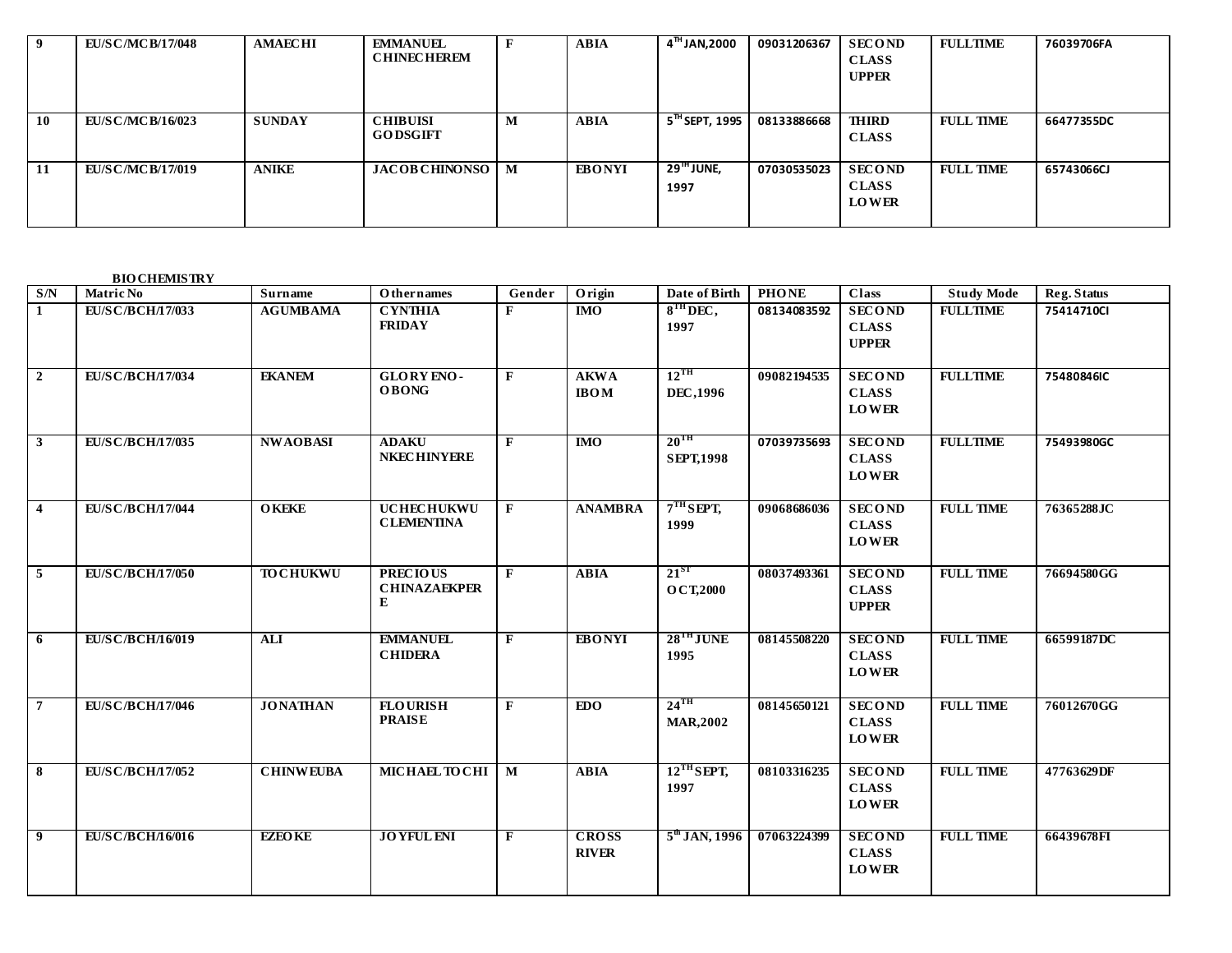| <b>10</b> | 'S C/B CH/16/021<br>EU 1/9 | <b>UZOR</b> | <b>CHUKWUEMEKA</b> | IVI | <b>DELTA</b> | 29 <sup>1H</sup> NOV. | 07088800715 | <b>SECON</b> | <b>TIME</b><br><b>FULL</b> | 65602335HI |
|-----------|----------------------------|-------------|--------------------|-----|--------------|-----------------------|-------------|--------------|----------------------------|------------|
|           |                            |             | تت                 |     |              | 2000                  |             | <b>CLASS</b> |                            |            |
|           |                            |             |                    |     |              |                       |             | <b>LOWER</b> |                            |            |
|           |                            |             |                    |     |              |                       |             |              |                            |            |

**SO CIOLOGY**

| S/N | <b>Matric No</b> | Surname           | Othernames                      | Gender | Origin     | Date of Birth                       | <b>PHONE</b> | <b>Class</b>                                  | <b>Study Mode</b> | Reg. Status |
|-----|------------------|-------------------|---------------------------------|--------|------------|-------------------------------------|--------------|-----------------------------------------------|-------------------|-------------|
|     | EU/SS/SOS/17/007 | <b>UKWAM</b>      | <b>JACINTHA</b><br><b>UBOMA</b> |        | <b>IMO</b> | $18^{\text{TH}}$<br><b>FEB.1998</b> | 07031393887  | <b>SECOND</b><br><b>CLASS</b>                 | <b>FULLTIME</b>   | 65521887IG  |
|     |                  |                   |                                 |        |            |                                     |              | <b>LOWER</b>                                  |                   |             |
|     | EU/SS/SOS/17/003 | <b>ALEXZANDER</b> | <b>FAVOUR ESE</b>               |        | EDO        | 5 <sup>TH</sup><br><b>JULY.1998</b> | 08162347113  | <b>SECOND</b><br><b>CLASS</b><br><b>UPPER</b> | <b>FULL TIME</b>  | 76812016GC  |

#### **CO MPUTER SCIENCE**

| S/N            | <b>Matric No</b>          | Surname       | Othernames                          | Gender       | Origin                       | Date of Birth                         | <b>PHONE</b> | $\overline{\text{Class}}$                     | <b>Study Mode</b> | Reg. Status |
|----------------|---------------------------|---------------|-------------------------------------|--------------|------------------------------|---------------------------------------|--------------|-----------------------------------------------|-------------------|-------------|
| $\mathbf{1}$   | <b>EU/SC/CSC/17/024</b>   | <b>IGWE</b>   | <b>ORJIONUOHA</b>                   | M            | <b>ABIA</b>                  | $19TH$ NOV,<br>2000                   | 08175756868  | <b>SECOND</b><br><b>CLASS</b><br><b>UPPER</b> | <b>FULLTIME</b>   | 75883055DI  |
| 2              | <b>EU/S C/C SC/17/034</b> | <b>KAMALU</b> | <b>CHIKA JAS</b>                    | M            | <b>ABIA</b>                  | $7^{\mathrm{TH}}$<br><b>JUNE</b> 1998 | 07087123775  | <b>SECOND</b><br><b>CLASS</b><br><b>UPPER</b> | <b>FULLTIME</b>   | 76019768BF  |
| $\mathbf{3}$   | EU/SS/CSC//17/026         | <b>NWEKE</b>  | <b>PRINCEWILL</b><br><b>UCHENNA</b> | M            | <b>RIVERS</b>                | $14$ <sup>TH</sup> JULY,<br>2000      | 09030789939  | <b>SECOND</b><br><b>CLASS</b><br><b>LOWER</b> | <b>FULL TIME</b>  | 77096319HE  |
| $\overline{4}$ | EU/SC/CSC/17/031          | <b>UBANI</b>  | <b>SUCCESS</b><br><b>CHIDIEBUBE</b> | $\mathbf{F}$ | <b>ABIA</b>                  | $8TH$ JUNE<br>2000                    | 07015272115  | <b>SECOND</b><br><b>CLASS</b><br><b>UPPER</b> | <b>FULL TIME</b>  | 76696897AC  |
| $\overline{5}$ | <b>EU/SC/MTH/17/036</b>   | O KO RO       | <b>CHISOM</b><br><b>FAVOUR</b>      | M            | <b>ABIA</b>                  | $24$ <sup>TH</sup> FEB,<br>1998       | 08151269733  | <b>FIRST</b><br><b>CLASS</b>                  | <b>FULL TIME</b>  | 76239747GG  |
| 6              | <b>EU/SC/MTH/17/042</b>   | <b>BISONG</b> | <b>EBENEZER</b><br><b>ELLAH</b>     | M            | <b>CROSS</b><br><b>RIVER</b> | 9 <sup>TH</sup><br><b>MAY,1998</b>    | 08104684464  | <b>FIRST</b><br><b>CLASS</b>                  | <b>FULL TIME</b>  | 75245774BB  |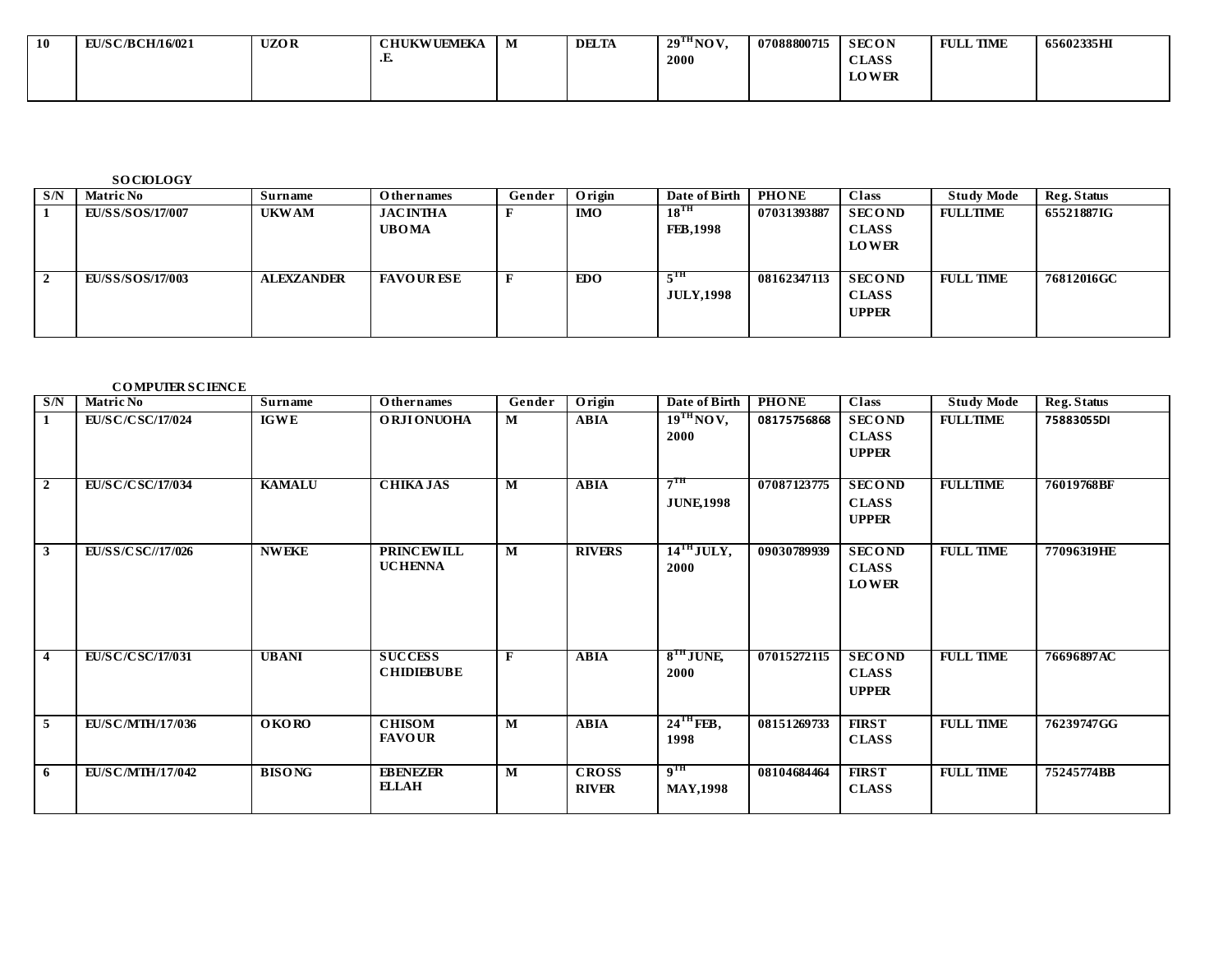### **BIO TECHNOLOGY**

| S/N | <b>Matric No</b>         | Surname     | <b>Othernames</b>                        | Gender | Origin                       | Date of Birth                   | <b>PHONE</b> | <b>Class</b>                                  | <b>Study Mode</b> | Reg. Status |
|-----|--------------------------|-------------|------------------------------------------|--------|------------------------------|---------------------------------|--------------|-----------------------------------------------|-------------------|-------------|
|     | <b>EU/S C/BIO/17/005</b> | <b>ASHU</b> | <b>PRINCEWILL</b><br><b>OSWOOCHIOKIB</b> | M      | <b>CROSS</b><br><b>RIVER</b> | $29$ <sup>TH</sup> JULY<br>1998 | 08161192519  | <b>SECOND</b><br><b>CLASS</b><br><b>LOWER</b> | <b>FULLTIME</b>   | 75254639JB  |

#### **MASS COMMUNICATIO N**

| $\mathbf{S}/\mathbf{N}$  | <b>Matric No</b>        | <b>Surname</b>   | <b>Othernames</b>                     | Gender                  | Origin                   | Date of Birth                     | <b>PHONE</b> | Grade                                         | <b>Study Mode</b> | Reg. Status |
|--------------------------|-------------------------|------------------|---------------------------------------|-------------------------|--------------------------|-----------------------------------|--------------|-----------------------------------------------|-------------------|-------------|
| $\mathbf{1}$             | <b>EU/SS/MAC/17/038</b> | <b>AYODELE</b>   | <b>OLUWASEUN</b><br><b>GRACE</b>      | F                       | <b>ONDO</b>              | $28$ <sup>TH</sup> APRIL,<br>2001 | 08026779022  | <b>SECOND</b><br><b>CLASS</b><br><b>LOWER</b> | <b>FULLTIME</b>   | 75273169IC  |
| $\overline{\mathbf{2}}$  | EU/SS/MAC/17/023        | <b>GABRIEL</b>   | <b>CHIDIMMA</b><br><b>FAVOUR</b>      | $\mathbf{F}$            | <b>ABUJA</b>             | $28$ <sup>TH</sup> JULY,<br>2000  | 09037376146  | <b>THIRD</b><br><b>CLASS</b>                  | <b>FULLTIME</b>   | 75453783IC  |
| $\overline{\mathbf{3}}$  | <b>EU/SS/MAC/18/059</b> | <b>ROBENSON</b>  | <b>DIVINE FAVOUR</b>                  | $\overline{\mathbf{M}}$ | <b>RIVERS</b>            | $20^{\text{TH}}$ NOV,<br>1997     | 09053547295  | <b>SECOND</b><br><b>CLASS</b><br><b>UPPER</b> | <b>FULL TIME</b>  | 4735558CA   |
| $\overline{\mathbf{4}}$  | <b>EU/SS/MAC/17/046</b> | JOHN-OBOT        | <b>KUFRE MFON-</b><br><b>ABASI</b>    | $\mathbf{F}$            | <b>RIVERS</b>            | $22^{ND}$ AUG,<br>2000            | 08087172945  | <b>FIRST</b><br><b>CLASS</b>                  | <b>FULLTIME</b>   | 76027806FE  |
| $\overline{\phantom{0}}$ | <b>EU/SS/MAC/17/050</b> | <b>IGWEMBA</b>   | <b>ROSELINE</b>                       | $\mathbf{F}$            | <b>EBONYI</b>            | $14$ <sup>TH</sup> AGU,<br>1998   | 08109498871  | <b>SECOND</b><br><b>CLASS</b><br><b>UPPER</b> | <b>FULLTIME</b>   | 75314870BC  |
| 6                        | EU/SS/MAC/17/039        | <b>ESSIENUKO</b> | <b>EMEDIONG</b><br>OBOT               | $\mathbf{F}$            | IKWA-<br>$\mathbf{IBOM}$ | $29$ <sup>TH</sup> OCT,<br>1998   | 08160842317  | <b>SECOND</b><br><b>CLASS</b><br><b>UPPER</b> | <b>FULLTIME</b>   | 75093730EJ  |
| $\overline{7}$           | EU/SS/MAC/17/033        | <b>INNO CENT</b> | <b>FORTUNATE</b><br><b>OLUOMACHI</b>  | $\mathbf{F}$            | <b>IMO</b>               | $28TH$ JAN,<br>2000               | 08107085082  | <b>SECOND</b><br><b>CLASS</b><br><b>UPPER</b> | <b>FULLTIME</b>   | 75503054JH  |
| $\overline{\mathbf{8}}$  | <b>EU/SS/MAC/17/036</b> | <b>EGUAVOEN</b>  | <b>VICTORY</b><br><b>OSEIKHUEMEN</b>  | $\overline{\mathbf{M}}$ | EDO                      | $11TH$ MAY,<br>2001               | 08133005721  | <b>FIRST</b><br><b>CLASS</b>                  | <b>FULLTIME</b>   | 75653649EB  |
| $\overline{9}$           | EU/SS/MAC/17/025        | <b>JOHN</b>      | <b>SHARON</b><br><b>AMARACHI</b>      | F                       | <b>ABIA</b>              | $27TH$ MAY,<br>1999               | 09031877366  | <b>SECOND</b><br><b>CLASS</b><br><b>UPPER</b> | <b>FULLTIME</b>   | 75706273IF  |
| 10                       | EU/SS/MAC/17/024        | <b>IKEH</b>      | <b>EMMANUEL</b><br><b>CHIMARAOKEM</b> | $\mathbf{M}$            | <b>ANAMBRA</b>           | $25^{\text{TH}}$ DEC,<br>1997     | 09099516064  | <b>SECOND</b><br><b>CLASS</b><br><b>LOWER</b> | <b>FULLTIME</b>   | 75519979FD  |
| 11                       | EU/SS/MAC/17/027        | <b>OGUNTADE</b>  | <b>ANUOLUWAPO</b><br><b>VERONICA</b>  | $\mathbf{F}$            | <b>OGUN</b>              | $27^{\text{TH}}$ OCT,             | 08141975738  | <b>SECOND</b><br><b>CLASS</b>                 | <b>FULLTIME</b>   | 76030290HB  |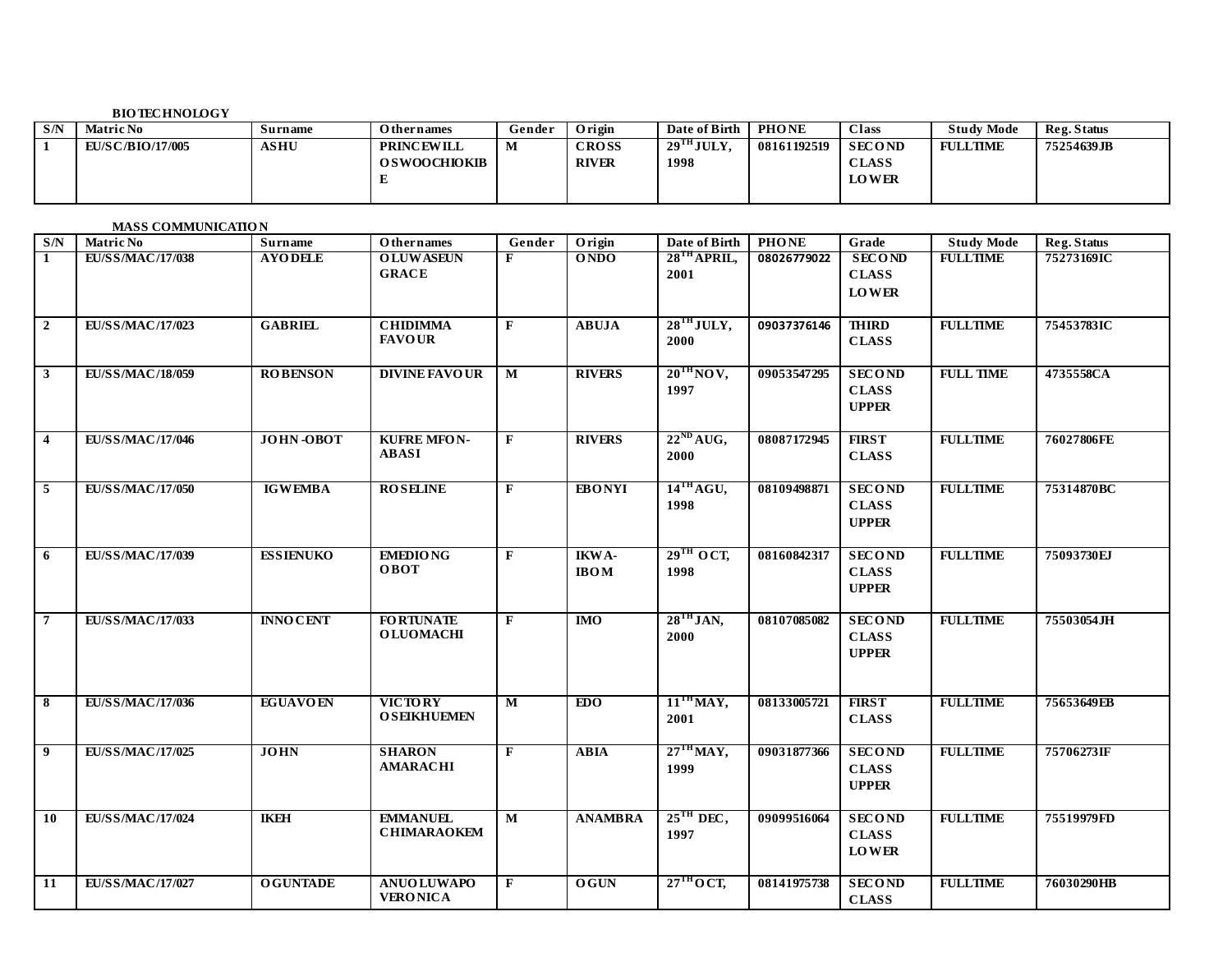|                 |                         |                  |                                     |                |                               | 2000                            |             | <b>LOWER</b>                                  |                  |            |
|-----------------|-------------------------|------------------|-------------------------------------|----------------|-------------------------------|---------------------------------|-------------|-----------------------------------------------|------------------|------------|
| 12              | EU/SS/MAC/17/022        | <b>ODAMA</b>     | <b>DEBORAH</b><br><b>EBEJURULIM</b> | F              | <b>RIVERS</b>                 | 9 <sup>TH</sup> NO V,<br>2000   | 09096605812 | <b>SECOND</b><br><b>CLASS</b><br><b>LOWER</b> | <b>FULLTIME</b>  | 75254821DA |
| 13              | EU/SS/MAC/17/035        | <b>OFFIONG</b>   | <b>BLESSING BEN</b>                 | $\mathbf{F}$   | AKWA-<br><b>IBOM</b>          | $18^{TH}$ NOV,<br>1997          | 09095192319 | <b>SECOND</b><br><b>CLASS</b><br><b>UPPER</b> | <b>FULLTIME</b>  | 75082463JE |
| 14              | <b>EU/SS/MAC/17/051</b> | <b>EKE</b>       | <b>PRAISE</b><br><b>REBECCA</b>     | $\overline{F}$ | <b>ABIA</b>                   | $8TH$ JUNE<br>1998              | 09060466697 | <b>SECOND</b><br><b>CLASS</b><br><b>LOWER</b> | <b>FULLTIME</b>  | 76997463BG |
| 15              | <b>EU/SS/MAC/17/026</b> | <b>JOSEPH</b>    | <b>SANDRA NYAM</b>                  | $\mathbf{F}$   | <b>PLATEAU</b>                | $18^{TH}$ NOV<br>,1997          | 07013745640 | <b>SECOND</b><br><b>CLASS</b><br><b>LOWER</b> | <b>FULLTIME</b>  | 75993108GH |
| 16              | <b>EU/SS/MAC/17/028</b> | <b>TEMPLE</b>    | <b>CHIOMA LOVINA</b>                | $\mathbf{F}$   | <b>RIVERS</b>                 | $5TH MAR$ ,<br>1998             | 08184239946 | <b>SECOND</b><br><b>CLASS</b><br><b>LOWER</b> | <b>FULLTIME</b>  | 76037976AC |
| 17              | <b>EU/SS/MAC/16/018</b> | $\overline{ALI}$ | <b>DIVINE PEACE</b>                 | $\mathbf{F}$   | <b>EBONYI</b>                 | $29$ <sup>TH</sup> JAN,<br>1993 | 09097051948 | <b>SECOND</b><br><b>CLASS</b><br><b>LOWER</b> | <b>FULLTIME</b>  | 65434463HA |
| 18              | EU/SS/MAC/16/002        | <b>ISAAC</b>     | <b>CHARITY</b><br><b>EZINNE</b>     | $\mathbf{F}$   | <b>EBONYI</b>                 | $22^{ND}$ APRIL<br>1997         | 08146863101 | <b>SECOND</b><br><b>CLASS</b><br><b>LOWER</b> | <b>FULLTIME</b>  | 65432194IH |
| $\overline{19}$ | EU/SS/MAC/16/005        | <b>AMAECHI</b>   | <b>AMARACHIJOY</b>                  | $\mathbf{F}$   | <b>ABIA</b>                   | $23^{RD}$ JULY,<br>1998         | 07069013880 | <b>THIRD</b><br><b>CLASS</b>                  | <b>FULLTIME</b>  | 65373106DF |
| $\overline{20}$ | <b>EU/SS/MAC/16/010</b> | <b>OQUA</b>      | <b>MARGRAT</b><br><b>EKPENYONG</b>  | $\mathbf{F}$   | <b>CROSS</b><br><b>RIVERS</b> | $3RD DEC$ ,<br>2001             | 08178788325 | <b>THIRD</b><br><b>CLASS</b>                  | <b>FULL TIME</b> | 66607784ED |
| $\overline{21}$ | <b>EU/SS/MAC/16/017</b> | <b>ANYANWU</b>   | <b>MARVELLOUS</b><br><b>OLUMMA</b>  | $\overline{F}$ | $\overline{M}$                | $18^{\text{TH}}$ DEC,<br>1998   | 08107916744 | <b>THIRD</b><br><b>CLASS</b>                  | <b>FULL TIME</b> | 65625913FH |
| 22              | <b>EU/SS/MAC/16/013</b> | <b>EIIM</b>      | <b>ESTHER</b><br><b>MONDAY</b>      | $\mathbf{F}$   | <b>AKWA</b><br><b>IBOM</b>    | $23^{RD}$ MAR,<br>1995          | 09035829454 | <b>THIRD</b><br><b>CLASS</b>                  | <b>FULL TIME</b> | 65260220GG |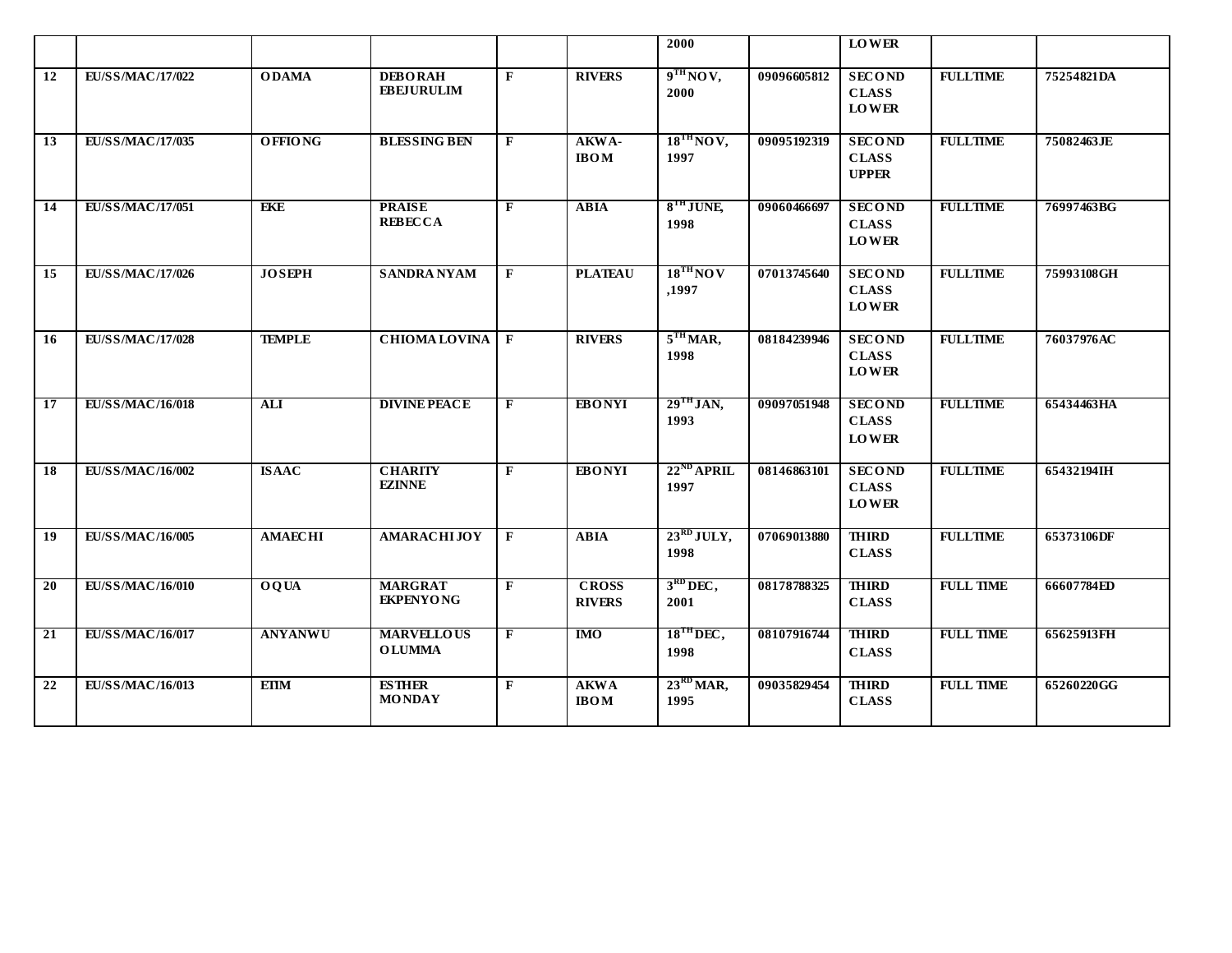#### **ECONOMICS**

| S/N                     | <b>Matric No</b> | Surname           | Othernames                       | Gender                  | Origin         | Date of Birth           | <b>PHONE</b> | Grade         | <b>Study Mode</b> | Reg. Status |
|-------------------------|------------------|-------------------|----------------------------------|-------------------------|----------------|-------------------------|--------------|---------------|-------------------|-------------|
| $\mathbf{1}$            | EU/SS/ECO/17/020 | <b>EKWUEME</b>    | <b>SUCCESS EZIAHA</b>            | F                       | <b>ABIA</b>    | 26TH JUNE               | 09030081635  | <b>FIRST</b>  | <b>FULLTIME</b>   | 75501723HJ  |
|                         |                  |                   |                                  |                         |                | 1999                    |              | <b>CLASS</b>  |                   |             |
|                         |                  |                   |                                  |                         |                |                         |              |               |                   |             |
| $\overline{2}$          | EU/SS/ECO/17/002 | <b>ORIAKU</b>     | <b>RUTH</b><br><b>CHIKEREMMA</b> | $\mathbf{F}$            | <b>ABIA</b>    | $20^{\text{TH}}$ DEC,   | 09066010016  | <b>FIRST</b>  | <b>FULLTIME</b>   | 75037295IJ  |
|                         |                  |                   |                                  |                         |                | 1998                    |              | <b>CLASS</b>  |                   |             |
| $\mathbf{3}$            | EU/SS/ECO/17/010 | <b>NWEKE</b>      | <b>SARAH</b>                     | $\mathbf{F}$            | <b>EBONYI</b>  | 18 <sup>TH</sup> AUG,   | 08141258571  | <b>SECOND</b> | <b>FULL TIME</b>  | 75497741DB  |
|                         |                  |                   | <b>NNEBUISI</b>                  |                         |                | 1998                    |              | <b>CLASS</b>  |                   |             |
|                         |                  |                   |                                  |                         |                |                         |              | <b>UPPER</b>  |                   |             |
|                         |                  |                   |                                  |                         |                |                         |              |               |                   |             |
| $\overline{\mathbf{4}}$ | EU/SS/ECO/17/019 | $\overline{0}$ TI | <b>MARVELLOUS</b>                | $\overline{\mathbf{M}}$ | <b>EBONYI</b>  | $16$ <sup>TH</sup> DEC, | 09065794484  | <b>SECOND</b> | <b>FULLTIME</b>   | 75321142BE  |
|                         |                  |                   | <b>CHUKWUEMEKA</b>               |                         |                | 1999                    |              | <b>CLASS</b>  |                   |             |
|                         |                  |                   |                                  |                         |                |                         |              | <b>UPPER</b>  |                   |             |
|                         |                  |                   |                                  |                         |                |                         |              |               |                   |             |
| $\overline{5}$          | EU/SS/ECO/17/014 | $0$ <b>BAJI</b>   | <b>EBERECHI</b>                  | $\mathbf{F}$            | <b>EBONYI</b>  | 4 <sup>TH</sup> OCT     | 07042492662  | <b>SECOND</b> | <b>FULLTIME</b>   | 75308268DA  |
|                         |                  |                   | <b>CHUKWU</b>                    |                         |                | 2000                    |              | <b>CLASS</b>  |                   |             |
|                         |                  |                   |                                  |                         |                |                         |              | <b>LOWER</b>  |                   |             |
| 6                       | EU/SS/ECO/17/016 | <b>UKPAI</b>      | <b>NNENNA IDIKA</b>              | $\mathbf{F}$            | <b>ABIA</b>    | $20^{\text{TH}}$ JULY   | 08140755856  | <b>SECOND</b> | <b>FULLTIME</b>   | 75063014EH  |
|                         |                  |                   |                                  |                         |                | 2000                    |              | <b>CLASS</b>  |                   |             |
|                         |                  |                   |                                  |                         |                |                         |              | <b>UPPER</b>  |                   |             |
|                         |                  |                   |                                  |                         |                |                         |              |               |                   |             |
| $7\phantom{.0}$         | EU/SS/ECO/17/008 | <b>UBANI</b>      | <b>GIDEON</b>                    | $\mathbf{M}$            | <b>RIVERS</b>  | $11TH$ APRIL,           | 08125093714  | <b>SECOND</b> | <b>FULLTIME</b>   | 76453493JF  |
|                         |                  |                   | <b>CHIBUDOM</b>                  |                         |                | 2000                    |              | <b>CLASS</b>  |                   |             |
|                         |                  |                   |                                  |                         |                |                         |              | <b>LOWER</b>  |                   |             |
|                         |                  |                   |                                  |                         |                |                         |              |               |                   |             |
|                         |                  |                   |                                  |                         |                |                         |              |               |                   |             |
| 8                       | EU/SS/ECO/17/015 | <b>NWORI</b>      | <b>FAITH OGECHI</b>              | $\overline{\mathbf{M}}$ | <b>EBONYI</b>  | $17TH$ SEPT,            | 08036115363  | <b>SECOND</b> | <b>FULLTIME</b>   | 75308093HA  |
|                         |                  |                   |                                  |                         |                | 2000                    |              | <b>CLASS</b>  |                   |             |
|                         |                  |                   |                                  |                         |                |                         |              | <b>LOWER</b>  |                   |             |
| $\overline{9}$          | EU/SS/ECO/17/003 | <b>ANICHO</b>     | <b>CHIMEZIRIM</b>                | M                       | <b>ABIA</b>    | $13^{\text{TH}}$ NOV,   | 08101633899  | <b>SECOND</b> | <b>FULLTIME</b>   | 75047256IC  |
|                         |                  |                   | <b>SONDAY</b>                    |                         |                | 1995                    |              | <b>CLASS</b>  |                   |             |
|                         |                  |                   |                                  |                         |                |                         |              | <b>UPPER</b>  |                   |             |
|                         |                  |                   |                                  |                         |                |                         |              |               |                   |             |
| 10                      | EU/SS/ECO/17/011 | <b>OGBUAGU</b>    | <b>BLESSING NGOZI F</b>          |                         | <b>ABIA</b>    | $20^{\text{TH}}$ JANU,  | 08146997649  | <b>SECOND</b> | <b>FULLTIME</b>   | 76155742HF  |
|                         |                  |                   |                                  |                         |                | 1998                    |              | <b>CLASS</b>  |                   |             |
|                         |                  |                   |                                  |                         |                |                         |              | <b>UPPER</b>  |                   |             |
|                         |                  |                   |                                  |                         |                |                         |              |               |                   |             |
| $\overline{11}$         | EU/SS/ECO/17/018 | <b>DUNG</b>       | <b>VICTORABEL</b>                | M                       | <b>PLATEAU</b> | 28 <sup>TH</sup> A UG,  | 08133161154  | <b>SECOND</b> | <b>FULLTIME</b>   | 76444763JF  |
|                         |                  |                   |                                  |                         |                | 1994                    |              | <b>CLASS</b>  |                   |             |
|                         |                  |                   |                                  |                         |                |                         |              | <b>UPPER</b>  |                   |             |
|                         |                  |                   |                                  |                         |                |                         |              |               |                   |             |